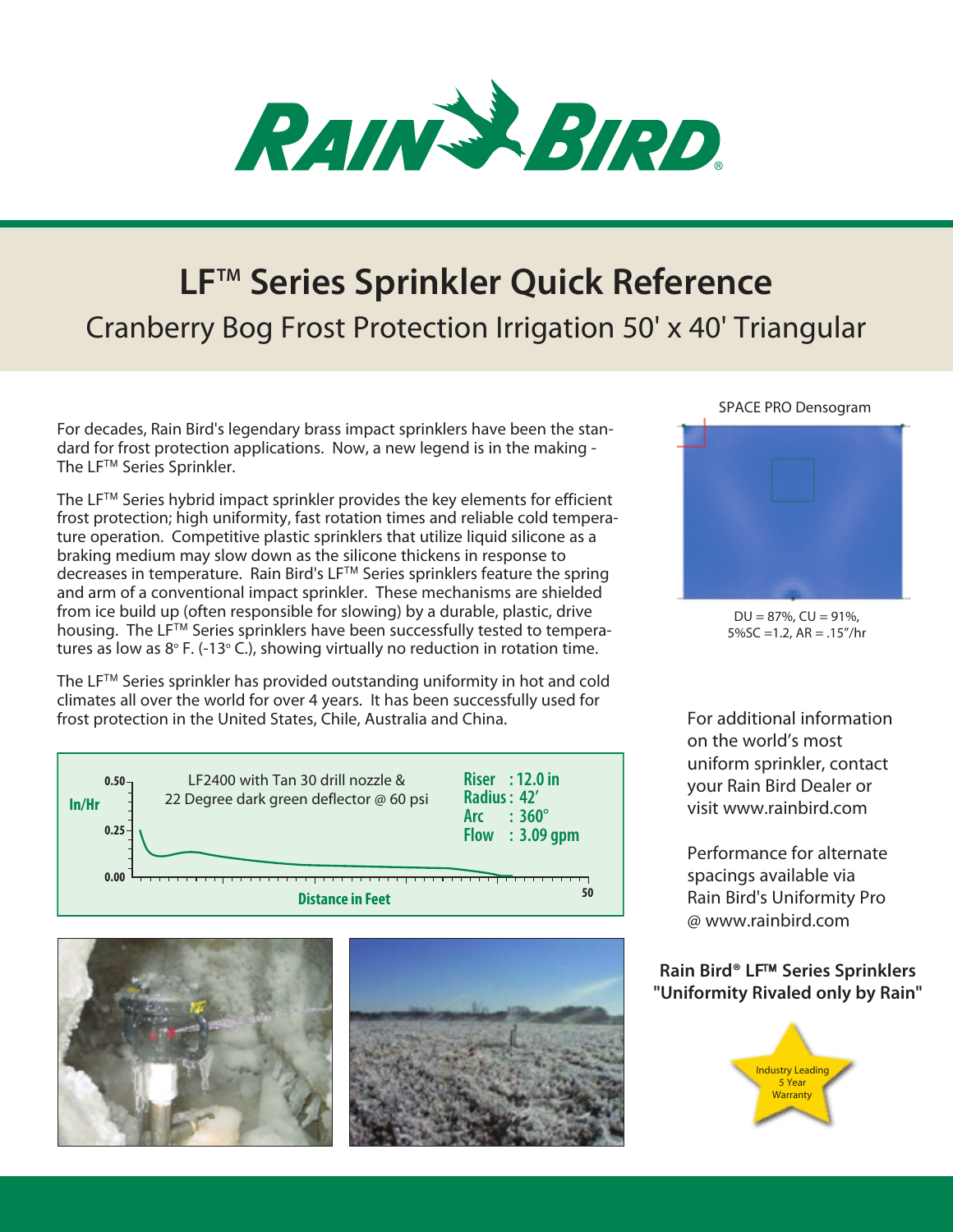## Cranberry Bog "Edge Effect"

When designing an irrigation system for frost protection for cranberries, it is critical to understand how the "edge effect" impacts uniformity and application rate. Cranberry bogs pose a unique scenario because the width of a typical bog is relatively narrow and the border between bogs interrupts the sprinkler head spacing. While the edge effect diminishes the uniformity in all irrigation systems, the performance diminishment in a bog is more pronounced due to the fact that it will impact a larger percentage of the area of the bog.

Consider the following example: a 26'x 50' rectangular spacing of LF2400 with Black Nozzle & 22º Deflector at 55psi provides the performance listed under the SPACE densogram below left. This is good performance for frost protection. However, incorporating this spacing into a 75' wide bog (typically two laterals each 12.5' from the edge with head spacing of 26'), decreases the uniformity as shown under the SPACE densogram below right. Uniformity is optimal in only the middle of the bog; uniformity at the edges suffers.



### 26' x 50' Rectangular

Similarly, a 30' x 50' rectangular spacing of LF2400 with Black Nozzles and 13° deflectors @ 60 psi yields performance changes illustrated below when placed in a 150' wide bog. (Heads are 25' in from the edge of the bog and spaced every 30' down the lateral). Once again distribution uniformity at the edges is diminished.



### 30' x 50' Rectangular

30' x 50' spacing incorporated into 150' wide Bog



 $DU = 83\%$ ,  $CU = 91\%$ ,  $AR = 0.24''/hr$ 

 $DU = 90\%$ ,  $CU = 93\%$ ,  $AR = 0.25''/hr$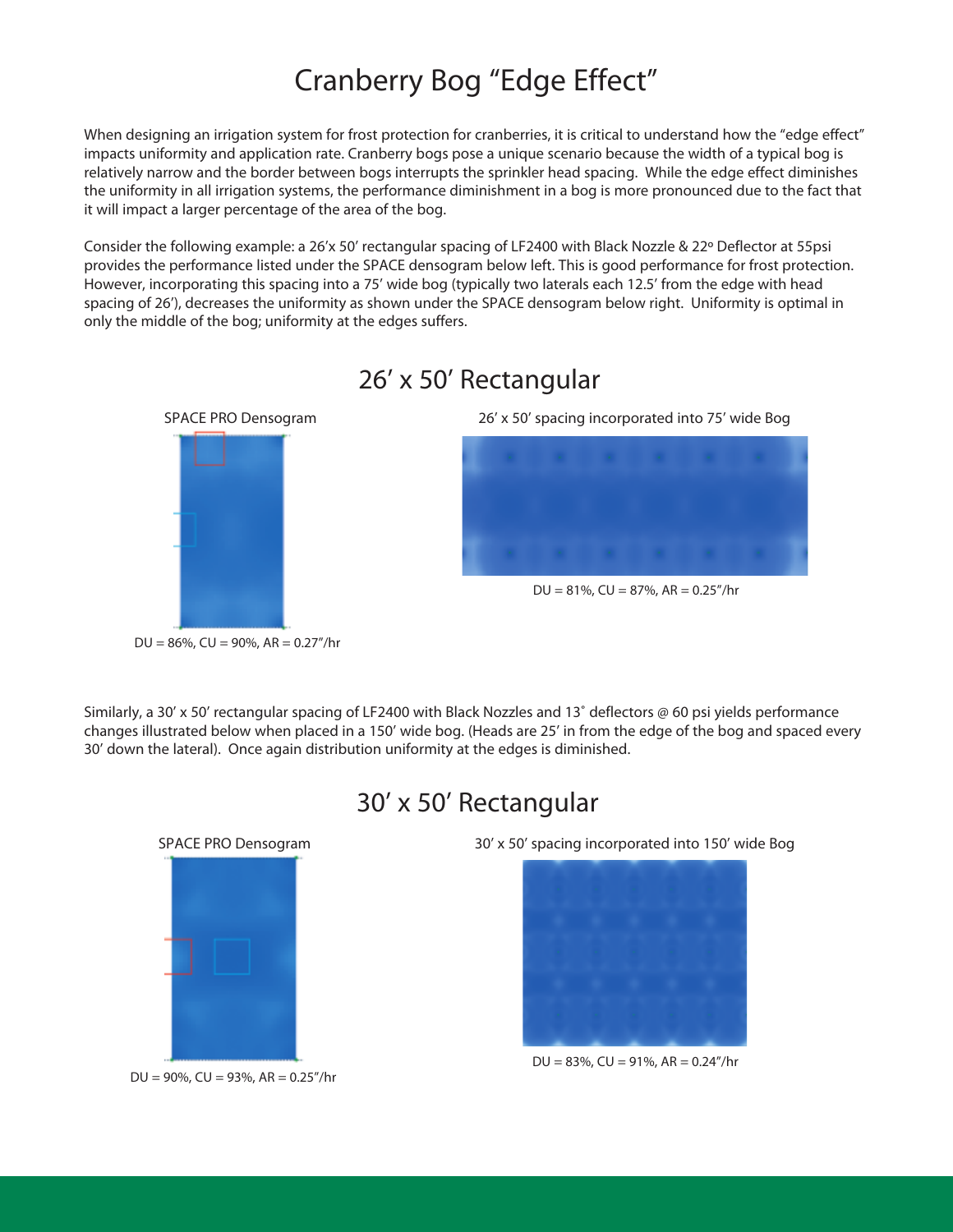### 30' x 50' Rectangular

For a **.15"/hr bog** application rate on **30'x 50' rectangular** spacing use **LF1200 with 12˚ pink Deflector and Tan 30 Drill nozzle @ 40psi DU = 86%, CU = 88%** (between heads), 2.53 gpm/head



On a **75' Wide Bog** with 2 laterals 12.5' in from the edges, this configuration provides a bog uniformity of; **DU = 87%, CU = 89%** when edge effect is taken into account.



On a **150' Wide Bog** with 2 laterals, each 23' in from the edges, this layout produces a bog uniformity of; **DU = 81%, CU = 86%**